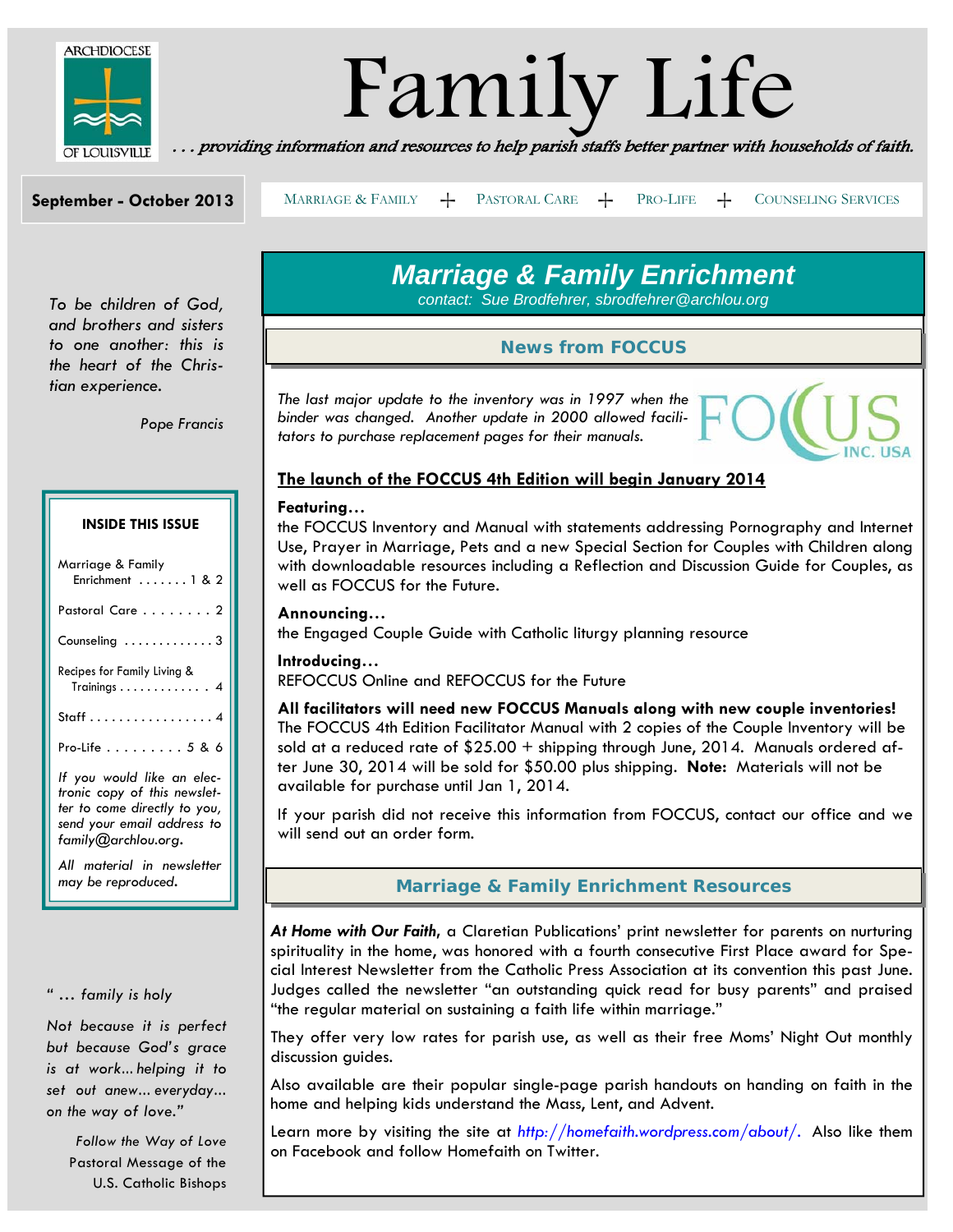### *Enrichment Resources cont.*

### *Christian Family Movement*



The Christian Family Movement announces the release of three new programs for 2013. CFM program guides make it easy to lead a small group meeting including prayer, scripture reflection, faith sharing and discussion questions. Starter Kits (\$40) contain everything you need to start a CFM group at your parish, including 4 program guides. Choose from a variety of programs to enrich and strengthen families at all stages: newlyweds, young families, grandparents.

Newest Programs:

We Hold These Treasures: Christian Families Sharing Our Gifts (8 meetings) *Wisdom and Grace for Marriage and Parenting* (5 meetings) **Connected Christian Living: Faith, Marriage & Parenting in the Networked Age** (3 meetings)

For a full list of programs: *www.cfm.org*. For information, contact CFM national office 800-581-9824, *director@cfm.org*

*What Happens in Catholic Rite of Marriage - Newly released USCCB Video*

A new 22 minute video, "Saying I Do: What Happens at a Catholic Wedding," introduces viewers to the Rite of Marriage and answers frequently asked questions about Catholic marriage. The video is intended for engaged couples, their families and people involved in marriage preparation, and anyone with questions about Catholic weddings.



"This will be a valuable addition to marriage preparation programs. The Catholic Rite

of Marriage is profound and beautiful and I hope that engaged couples and their families will take this opportunity to learn more about it," said Bishop Kevin C. Rhoades, chairman of the Committee on Laity, Marriage, Family Life and Youth of the U.S. Conference of Catholic Bishops (USCCB).

The video includes a brief overview of the sacrament of marriage and an explanation of the three forms of the Rite of Marriage. It answers basic questions such as when and where Catholic weddings can be held and how non-Catholic clergy can participate in the ceremony. The video was produced by USCCB's Secretariat of Laity, Marriage, Family Life and Youth in collaboration with the Secretariat of Divine Worship and the Department of Communications.

It is available for viewing at *www.ForYourMarriage.org/saying-i-do-what-happens-at-a-catholic-wedding.*

### *Pastoral Care*

*contact: Michelle Herberger, mherberger@archlou.org* 

### *Grief Support*

A Grief Support Group at St. Margaret Mary is beginning in January for anyone who has lost someone through death.

Opening Session: Saturday, January 25, 8:30 a.m. – 12:30 p.m. Weekly sessions: Thursdays, January 30 - April 10, 6:30 p.m. – 8:30 p.m. Contact Denise Ruiz at 502-426-1588, ext. 126 or *druiz@stmm.org*

**Looking Forward:** The sharing of life's unique journey for men after the loss of a spouse. Group meets Tuesday mornings from 9:30 a.m. - 11:00 a.m., September 17 - October 22 Sponsored by Ratterman & Sons Funeral Home and held at Cornerstone Cottage, 3799 Bardstown Road Call Dawn for details at 502-459-3800

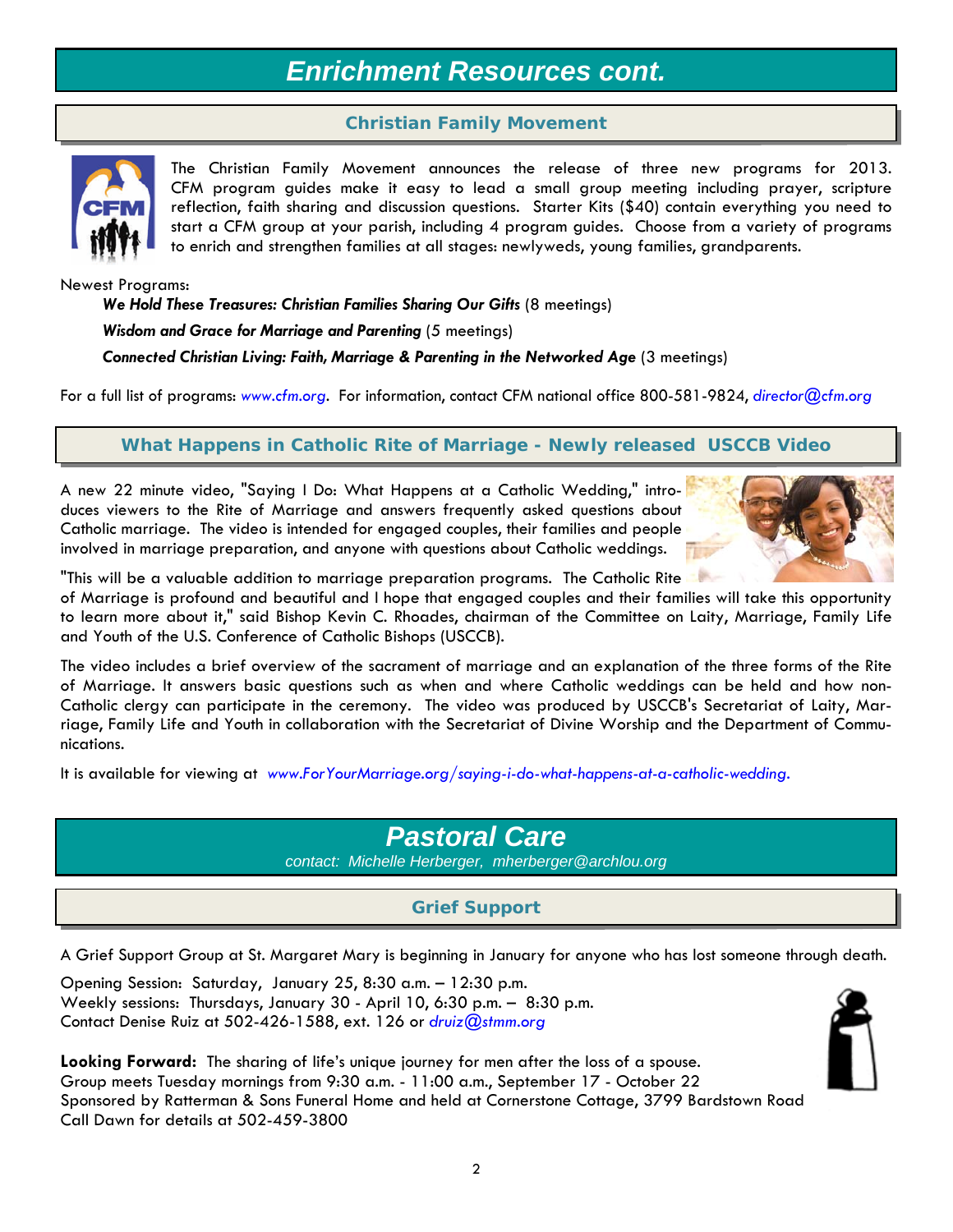### *Counseling Services*

*contact: Martine Bacci Siegel RN MSN CNS, msiegel@archlou.org*

#### *Depression*

An estimated 19 million American adults are living with major depression. Depression is a very misunderstood illness and not a weakness. Like other illnesses, it can be treated with great success. Unfortunately, it goes untreated because the person who is suffering, as well as their loved ones, do not know the signs and symptoms to look for. Symptoms go unchecked for a long period of time worsening the quality of life for individuals living with it.

Depression can be mild or severe, and the symptoms can vary for individuals depending on their unique situation and health. There are some universal signs and symptoms that we all need to be aware of, not just for ourselves, but for those we love. Often times, those suffering from depression seek help because someone who loved them recognized that something "wasn't right." At times individuals have a difficult time recognizing these symptoms within themselves. The following can be signs and symptoms of depression:

- Fatigue; lack of energy
- Persistent sadness, pessimism
- Feelings of guilt, worthlessness, helplessness or hopelessness
- Loss of interest or pleasure in usual activities
- Difficulty concentrating and complaints of poor memory
- Worsening of co-existing chronic disease such as diabetes or arthritis
- Insomnia or over sleeping
- Weight loss or gain
- Anxiety, agitation, irritability
- Thoughts of suicide or death
- Slow speech and movements
- Headaches, stomach aches &/or digestive issues

It is important to note that these symptoms must persist for awhile before a diagnosis of depression is considered.

Depression can present differently in children as well as in the geriatric population. Depression will often be missed in these age groups because people want to attribute their symptoms to some other cause.

The following are the signs and symptoms most often seen in children:

- Grumpy, sad or bored most of the time
- Weight gain or loss
- Hopelessness, worthlessness, guilt
- Trouble concentrating or making decisions
- Frequent thoughts of death or suicide
- The very young may lack energy or withdraw; show little emotion; hopelessness and trouble sleeping
- Grade schoolers tend to become very somatic complaining of headaches and stomach aches frequently; lose interest in their friends and activities
- Teens tend to sleep too much and sometimes experiment with alcohol and drugs to "feel better."

Depression can be genetic and some may be more predisposed to developing the illness due to family history. The problem is that many don't know their family history when it comes to depression. Just one generation back, people preferred not to discuss it. If diabetes or heart disease or any other illness ran in the family, we would caution family members that they may be predisposed to these illnesses. We'd tell them what symptoms to watch for. We have found that this is not true with depression and other mental illnesses for a variety of reasons. This is unfortunate, because the illness unnecessarily goes untreated.

Studies have shown that the greatest success for treatment comes with a combination of medication and therapy. This combination is better than either of these treatment modalities alone.

If you are having symptoms of depression, seek help. If someone you love is displaying these symptoms consistently over an extended period of time, encourage them to seek help. I am always here to answer any questions of concern, and steer you in the right direction for treatment. Your phone call is always confidential. No one needs to suffer with depression - it is treatable.

May God continue to bless you & your families with good health and peace of mind.

**Martine** 

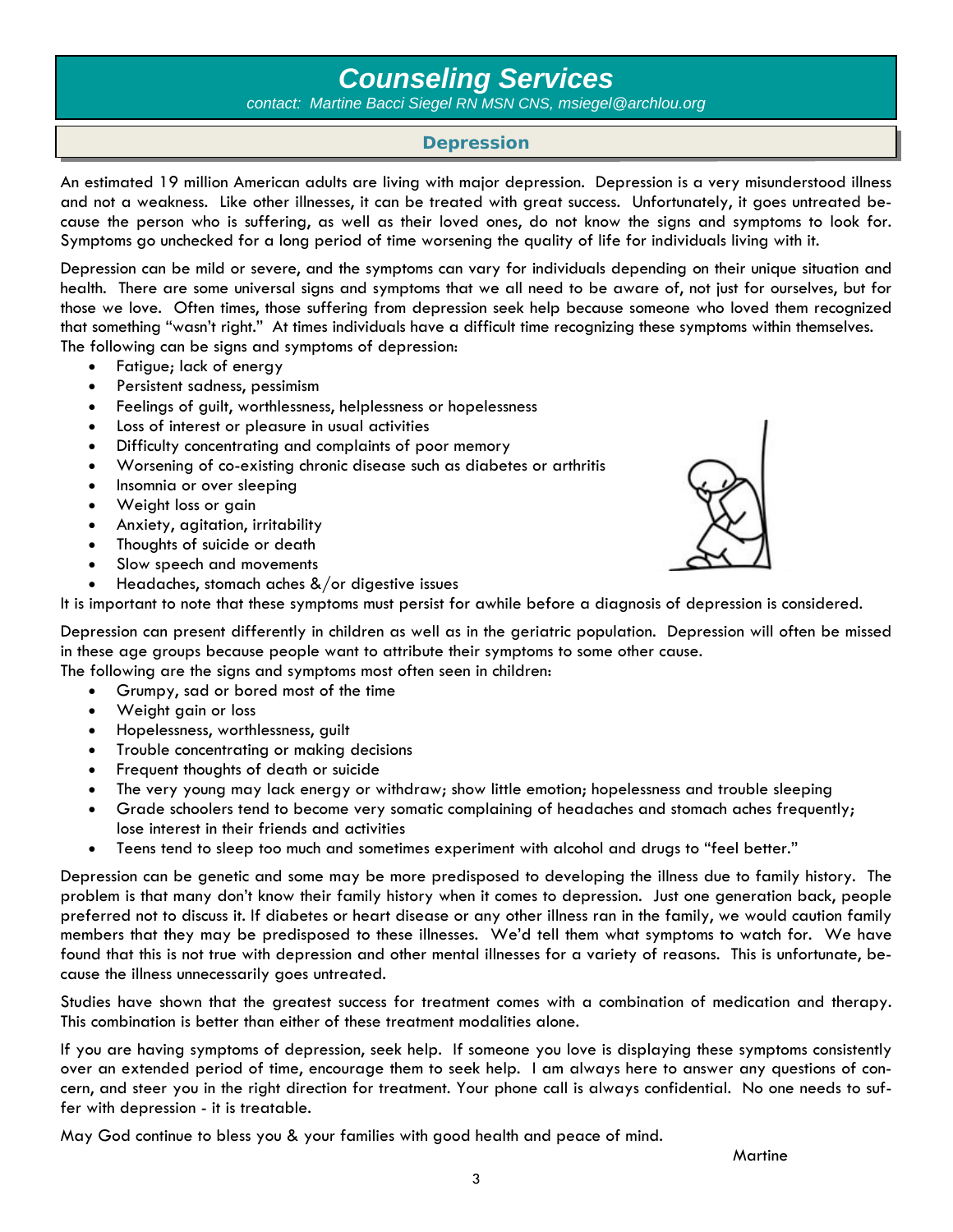### *Recipes for Family Living*

#### *Retrouvaille - a ministry for hurting marriages Marriage Encounter*

This international peer ministry provides a weekend experience and six post sessions. The next weekend retreat in the Louisville area is September 20 - 22.

To learn more, visit *www.HelpOurMarriage.org* 

*For Retrouvaille and Marriage Encounter brochures contact, family@archlou.org*

#### *Anniversary Mass*

A Mass of Thanksgiving for couples celebrating 30, 40, 50, 60 & 60 plus years of marriage in 2013 will be celebrated at the Cathedral of the Assumption,

Sunday, **SEPTEMBER 29**, 2:00 p.m.

Registration will be through the parishes; deadline to Family Ministries is September 19.

### *JFCS offering Counseling* **Senior Day Out**  Senior Day Out

Jewish Family and Career Services is conducting a weekly clinic for couples and families who have a need for counseling with a reduced fee schedule. (Availability is limited. Must meet income guidelines to qualify.)

*Relationship Solutions* is scheduled on Tuesday evenings from 5:00 - 6:00 p.m. & 6:00 - 7:00 p.m. Call: Sally Hollingsworth, 502-452-6341 ext. 240 for an appointment & mention the "Tuesday Night Clinic."

A weekend enrichment retreat for married couples Louisville: September 13 - 15 Indianapolis - November 8 - 10 To learn more, visit *www.wwme.org* 



#### *Substance Abuse Ministry*

This ministry is offered by St. Louis Bertrand Church to alcoholics, addicts, and family members and friends of those who deal with addiction.

Sessions held 2nd Tuesday of each month at 7:00 p.m. Holy Hour dedicated to this ministry held 4th Tuesday of each month at 7:p.m.

Phone ministry is also available, 502-650-3392.

Tuesday, November 5, 8:00 a.m. - 1:30 p.m. at KY International Convention Center, Cascade Ballroom.

Day includes music, lunch, prizes, Bingo, health screenings & information from over 100 exhibitors.



Free lunch requires registration by October 21.

For additional information: contact Cindy Venable, Metro Office for Aging & Disabled Citizens, 502-574- 5092 or visit: *www.louisvilleky.gov/CSR/OADC*

### *Trainings*

#### *Marriage Preparation Trainings*

#### **Parish Sponsor Couple Training - Fall 2013**

Tuesdays, September 10, 17 & 24, 7:00 - 9:00 p.m. Attendance necessary at all three sessions. Cost: \$30 per couple. Registration is required.

#### **FOCCUS Inventory Training - Fall, 2013**

Tuesdays, October 8 & 15, 6:45 p.m. - 9:15 p.m. Cost: \$40; *(Fee reduction this training only! New materials will need to be purchased Jan.-June, 2014. See pg. 1)* 

*To register for either training, contact Carolyn at 502-471-2142 or ckupper@archlou.org*

*Staff* 

**Sue Brodfehrer**, Executive Director **Michelle Herberger**, Coordinator of Pastoral Ministries **Carolyn Kupper**, Secretary

#### **Martine Bacci Siegel**, Director of Counseling Services **Scott Fitzgerald**, Safe Environment Coordinator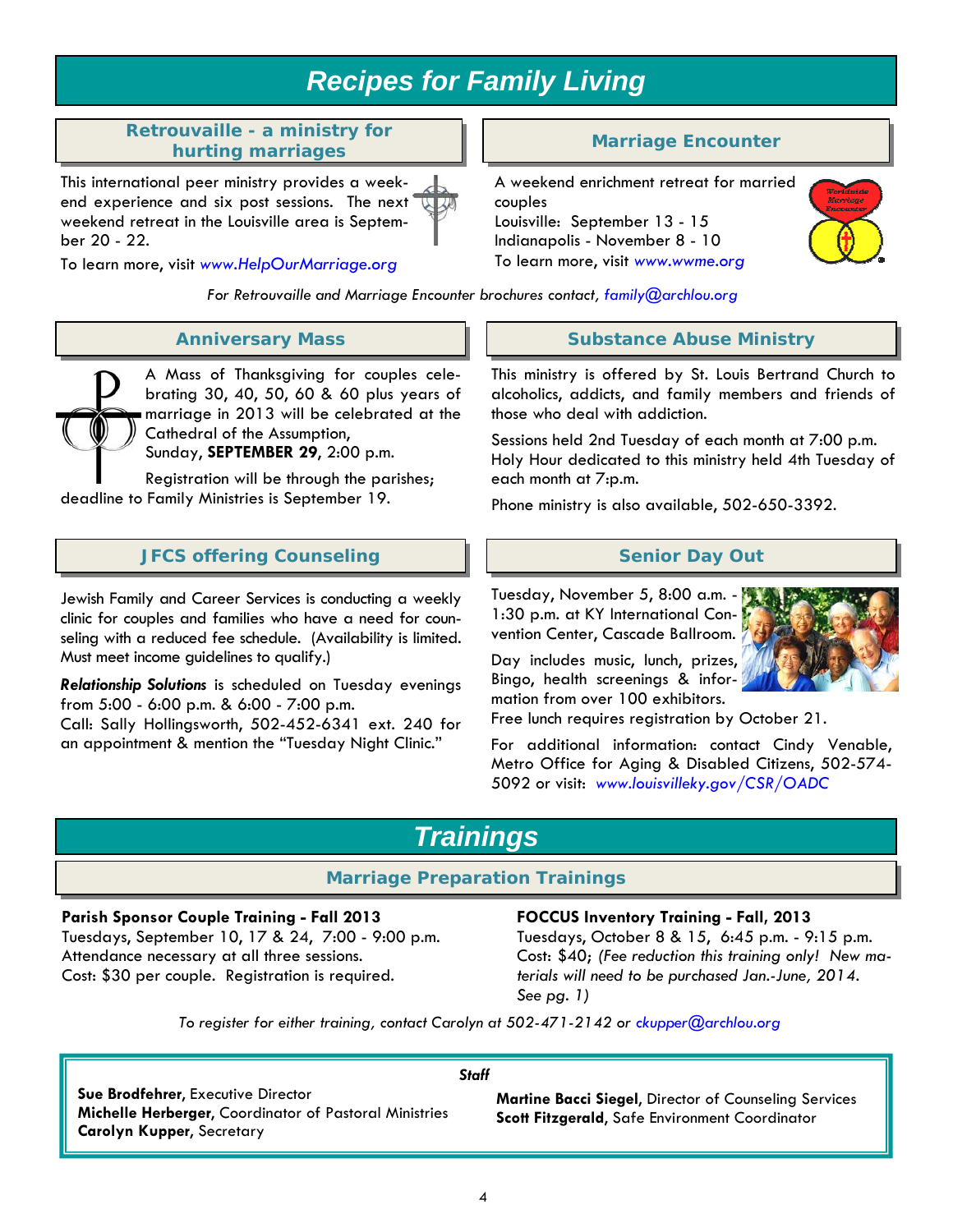## *Pro-Life*

*contact: family@archlou.org* 

#### *Word of Life, USCCB*

The *Word of Life* series from the USCCB Secretariat of Pro-Life Activities is a monthly liturgical resource containing prayer intentions, bulletin quotes, and occasional homily notes for use in the parish.

#### **Sept 1 TWENTY-SECOND SUNDAY IN ORDINARY TIME**

For all who have homes and jobs and good health: that the presence of so many families lacking these basic needs will remind us of our own dependency on God and prompt us to serve them with great compassion;

#### **Sept 8 TWENTY-THIRD SUNDAY IN ORDINARY TIME**

That the Holy Spirit will inspire all Catholics to renounce the security of human esteem for the sake of the Gospel of life;

#### **Sept 15 TWENTY-FOURTH SUNDAY IN ORDINARY TIME**

For all women and men who are grieving from an abortion: that through the intercession of Our Lady of Sorrows they will know the depths of God's mercy and allow him to heal their pain;

#### **Sept 22 TWENTY-FIFTH SUNDAY IN ORDINARY TIME**

For expectant parents who feel unprepared to provide for their child: that they will find peace in God's Providence and trust that their needs will be met as they faithfully follow his will;

#### **Sept 29 TWENTY-SIXTH SUNDAY IN ORDINARY TIME**

For all political leaders: that they will take seriously the call to defend life and never compromise the lives of the unborn for the sake of political gain;

For October's intercessions, visit Word for Life at *www.usccb.org/prayer-and-worship/resources-for-theeucharist/word-of-life/* 

#### *USCCB Action Alert*

The Obama Administration's contraceptive/ abortifacient /sterilization mandate will begin to be enforced against nonprofit religious schools, charities and health care providers on January 1, 2014. In the weeks to come, Congress must decide whether to address this problem before that deadline. Urge your congress person to co-sponsor the Health Care Conscience Rights Act (H.R. 940, S. 1204), and to work for its approval in the next must-pass bill needed to keep the federal government operating.

Learn more about the need for better conscience protection at: *www.usccb.org/conscience*.

*Prayerful Presence - the Unborn* 

#### **Helpers of God's Precious Infants Mass**  *www.helperslouisville.org*

7:00 a.m. Mass – Cathedral of the Assumption followed by prayer at Abortion Clinic

Sat., Sept. 14 – Friar Paul Schloemer presiding Sat., Oct. 12 – presider TBA

#### *St. Bernadette - Diaper Bank*

#### **CHANGING DIAPERS CHANGES LIVES.**

Did you know…

- à *there are some babies forced to stay in one diaper all day because people in need have to choose between paying the rent or buying diapers?*
- à *one cannot use government assistance programs such as food stamps or WIC to buy diapers?*
- à *cloth diapers are not an option because most laundromats, for sanitary reasons, do not allow them to be washed?*
- à *a child cannot be put in daycare without a day's supply of disposable diapers?*

#### **SO...St. Bernadette is starting a Diaper Bank Ministry!**

**What is a diaper bank ministry?** Diaper banks collect, store and distribute diapers to agencies that work with the homeless and low income families.

#### **Where does the diaper bank get diapers ?**

The bank relies not only on churches, but also on local businesses, organizations, daycares and individuals to help with this silent need.



#### **What can a parish do to support this endeavor?**

A parish could use creative ways to collect diapers for the bank, for instance, hold a yearly diaper drive or have a pack of diapers as admittance into a parish activity. Most importantly, make individuals aware of the need. The more support the bank has, the more diapers donated to agencies in the community.

To learn more visit *www.nationaldiaperbank.org* or contact: St. Bernadette Coordinator, *Deannarh2100@gmail.com*

**For your bulletin:** The expense of disposable diapers makes it impossible for some families to afford them. For many, cloth diapers are not a solution.

St. Bernadette is trying to address this problem by creating a diaper bank for the Louisville area, and we are asking for help. For information on how you can help, contact Saint Bernadette Diaper Bank coordinator, Deanna Hornback, *Deannarh2100@gmail.com*